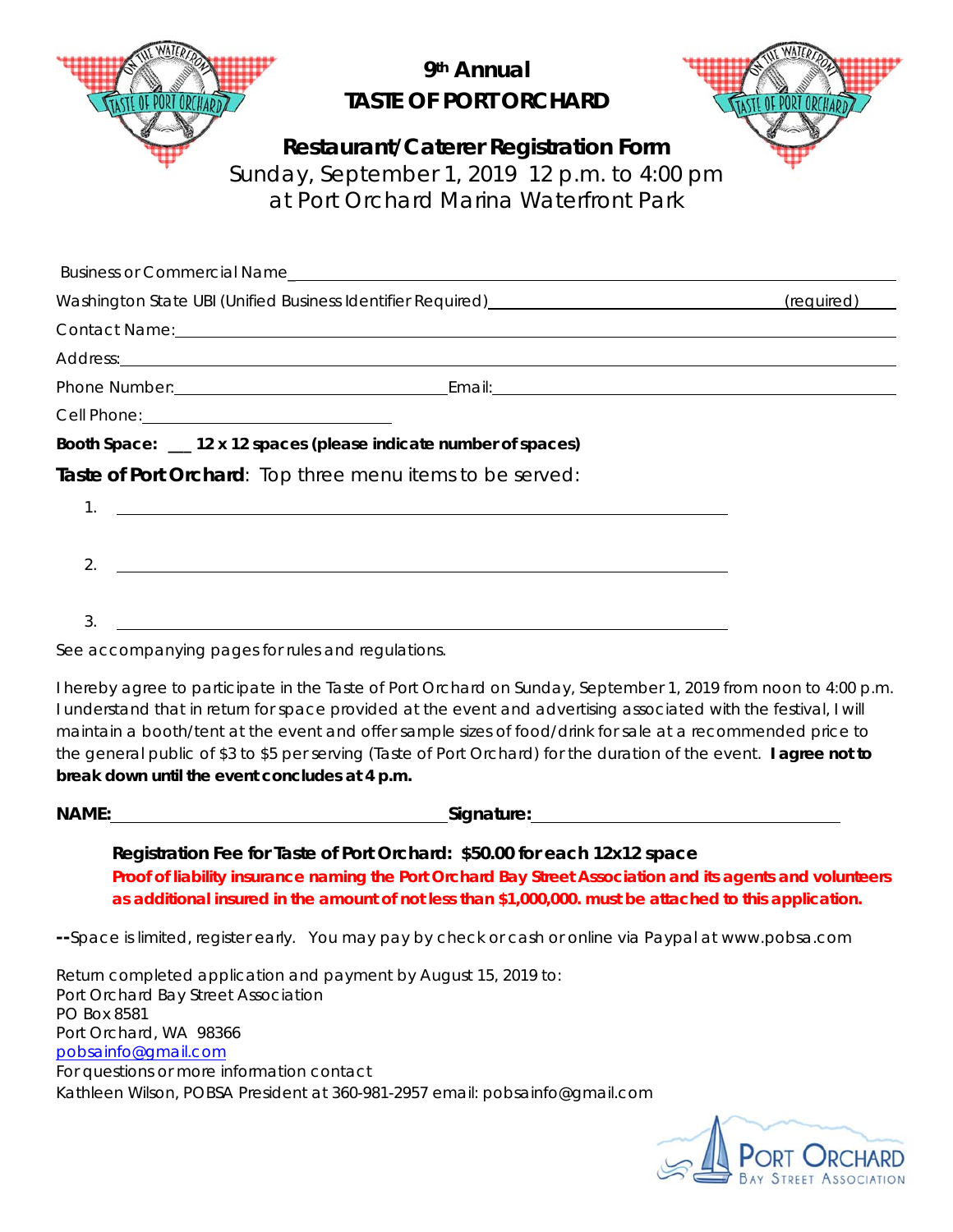# TEMPORARY FOOD ESTABLISHMENT PERMIT APPLICATION PROCEDURE AND FEE SCHEDULE

POLICY-2

## PROCEDURE

- 1. Fill out the *Temporary Food Establishment Permit* online or [download](../../Forms%20and%20Applications/Temporary%20Food%20Establishment%20Permit%20Application.pdf) the application and submit it over the counter at our office*.* Mailed-in or faxed-in applications will be returned. Note: The "event address" is the physical location of the event--please provide a complete street address.
- 2. Unless you are dealing with baked goods or other foods that are exempt from permitting, fill out the *Food Flow Form* for each food item listed on your menu. Refer to our fact sheets titled *Exempt Foods That Do Not Require a Permit* for guidance on which foods are exempt.
- 3. Return the Application, the Food Flow Form and Fee to us at least 14 days before your event. We assess a late fee for applications received 13 days or less prior to an event. An inspector will review your menu items and procedures and let you know if they are approved, either at our office, by phone, or by email. They must also review and approve any changes or additions to your menu before your event. We will review your application with you and explain what is needed for a successful permit.
- 4. The inspector will issue your Temporary Establishment Permit Card the day of the event after conducting a site inspection. The Permit Card must be posted at all times during the event. A reinspection fee may be charged for extra visits to recheck food safety compliance.

### FEE CATEGORIES

Permits for selling food at temporary events fall into the following categories:

- BAKED GOODS: includes prepackaged breads, brownies, cakes, candy, cookies, fudge, and fruit pies. Custards, pumpkin pies, cream pies, cream cheese frostings, cheesecakes, and meringue pies items are potentially hazardous foods and fall under the Limited Menu permit category.
- NO FEE LOW RISK FOODS: Includes non-potentially hazardous food, or low-risk foods such as serving or sampling baked goods and vinaigrettes and oils. See handout for list of foods and requirements.
- LIMITED MENU: Includes potentially hazardous food, or low-risk food, such as hot dogs, espresso, elephant ears, funnel cakes, shaved ice, snow cones, serving baked goods and scooping ice cream for cones or dishes. Custards, pumpkin pies, cream pies, cream cheese frostings, cheesecakes, and meringue pies items are potentially hazardous foods and fall under the Limited Menu permit category. Raw, prepackaged and cold-held meat, and live shellfish are included in this category; these foods must be from an approved source.
- NON-COMPLEX MENU: Includes potentially hazardous foods that are premade by a commercial facility (e.g., canned chili, soup, pizza) and require hotholding OR non-potentially hazardous foods that require extensive handling and vendor preparation steps, such as washing and cutting raw



345 6th Street Suite 300 Bremerton, WA 98337

360-728-2235 t.

kitsappublichealth.org